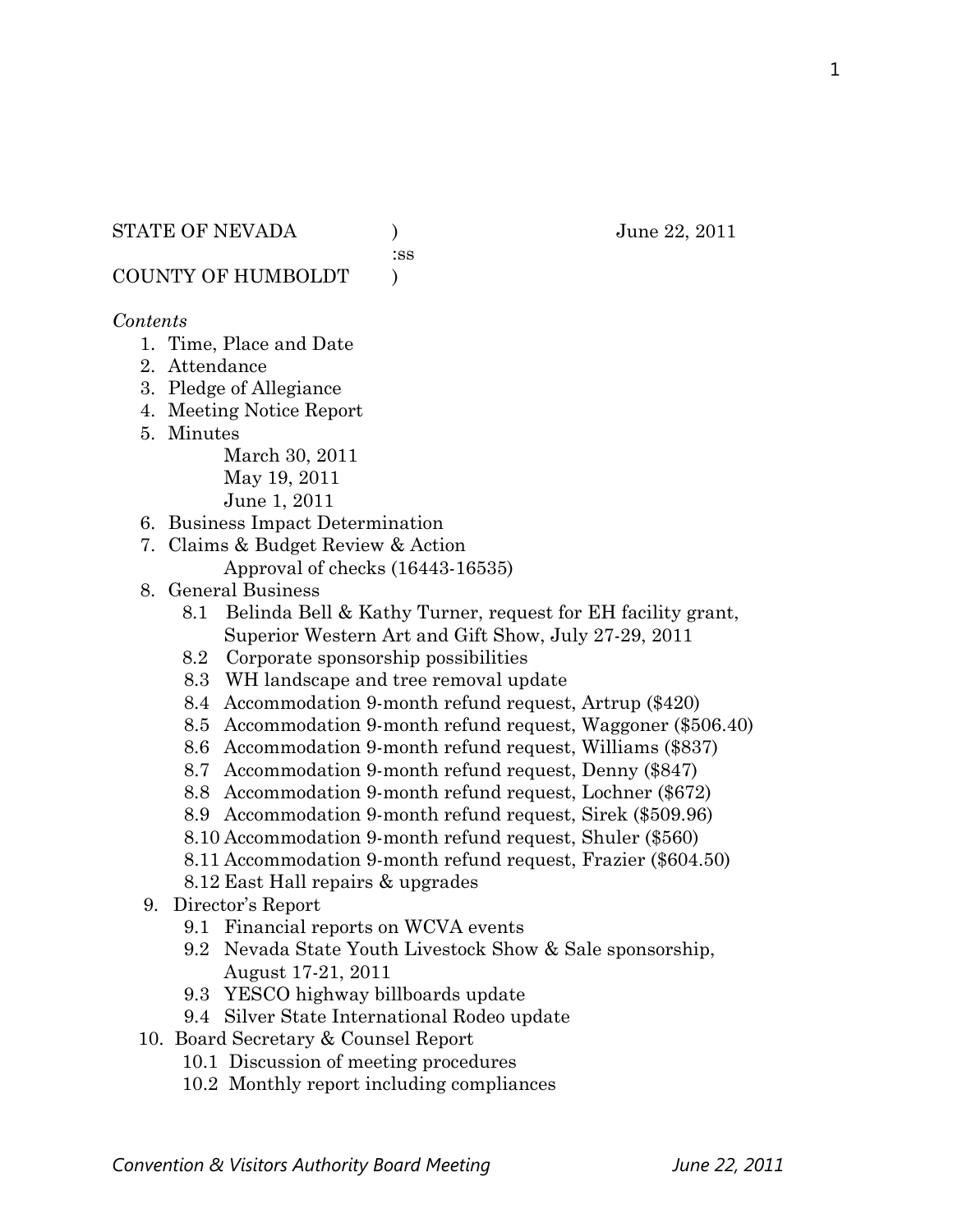- 10.3 Review revised budget augmentation resolution schedules for Department of Taxation
- 10.4 Report on delinquencies and liens
- 10.5 Discuss parking policy for WCVA parking lots & activity & other areas
- 10.6 East Hall carpet and painting projects update
- 10.7 Buckaroo Hall of Fame display loan agreement
- 10.8 Indoor roping arena status
- 10.9 Report of Mule Races jockey insurance premium
- 10.10Report on 2011 Legislature and some effects on WCVA
- 11. Board Administrator
	- 11.1 May reports
	- 11.2 Budget Augmentation and Transfers to FY 2011 WCVA Budget
- 12. Other Reports
- 13. Next Meeting Date
- 14. Adjournment

#### **MINUTES, JUNE 22, 2011**

- **1. Time, Place and Date.** The Winnemucca Convention and Visitors Authority met in regular session in full conformity with the law at the Winnemucca Convention Center, West Hall, Winnemucca, Nevada at 4:00 pm on Wednesday, June 22, 2011 with Chairman Terry Boyle presiding.
- *2.* **Attendance.** *Convention and Visitors Authority Board Officials Present:*

| Chairman and Hotel Representative         |
|-------------------------------------------|
| Vice Chairman and Business Representative |
| Treasurer and Motel Representative        |
| City Representative                       |
| County Representative                     |
| Secretary and Counsel                     |
|                                           |

*Convention and Visitors Authority Board Officials Absent:*  Kendall Swensen Board Administrator

*Staff Members Present:*  Kim Petersen Director Shelly Noble Administrative Clerk

*Staff Members Absent:*  None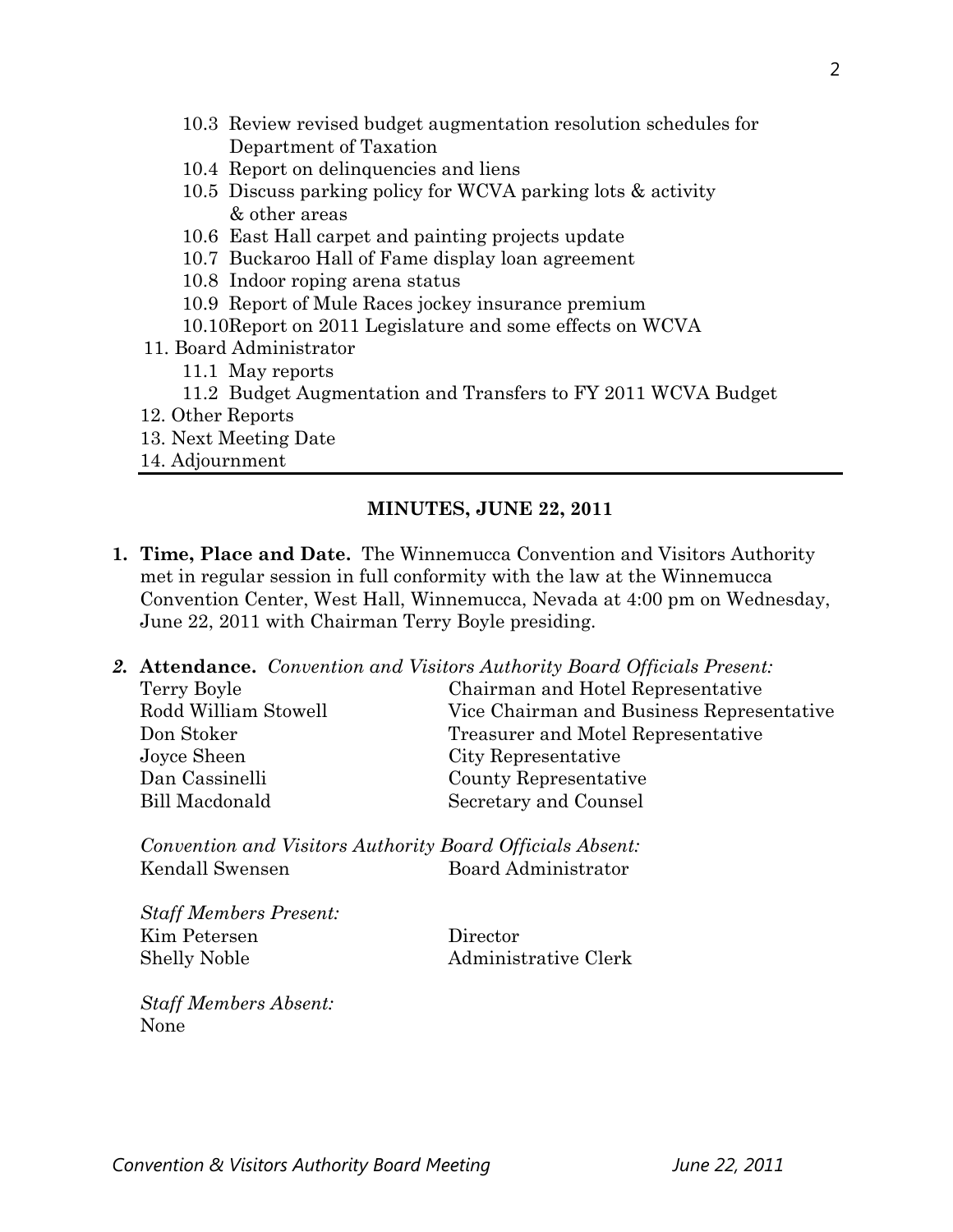| <i>Others Present:</i> |              |
|------------------------|--------------|
| Ed Partee              | Dave Louk    |
| John Welch             | Belinda Bell |
| Vance Vesco            | Kathi Turner |
| Jodi Vesco             |              |

#### **3. Pledge of Allegiance.**

#### **4. Meeting Notice Report.**

Chairman Boyle reported that notice, including meeting agenda, was posted by Shelly Noble by 9:00 am Friday, June 17, 2011 at Humboldt County Library, Court House, Post Office, City Hall and Convention Center West Hall. No persons have requested mailed notice during the past six months.

#### **5. Minutes.**

Prior meeting minutes of March 30, 2011, May 19, 2011 and June 1, 2011 were reviewed.

*Joyce Sheen made a motion to accept the minutes of the March 30, 2011 meeting. Motion carried, 3-0. Terry Boyle and Rodd William Stowell abstained because they did not attend this meeting.* 

*Joyce Sheen made a motion to accept the minutes of the May 19, 2011 meeting. Motion carried 4-0. Dan Cassinelli abstained because he did not attend this meeting.* 

*Joyce Sheen made a motion to accept the minutes of the June 1, 2011 meeting. Motion carried unanimously, 5-0.* 

- **6. Business Impact Determination.** After review of the June 22, 2011 agenda, *Don Stoker made a motion that no proposed agenda item is likely to impose a direct and significant economic burden on a business or directly restrict formation, operation, or expansion of a business. The motion carried unanimously, 5-0.*
- **7. Claims.** The following claims were submitted for payment and approved on June 22, 2011:

| BANK ACCOUNT      | <b>CHECK NUMBERS</b> | <b>AMOUNT</b> |
|-------------------|----------------------|---------------|
| Nevada State Bank | 16443-16535          | \$250,613.82  |

*Joyce Sheen made a motion to approve all claims as submitted. The motion carried unanimously, 5-0.*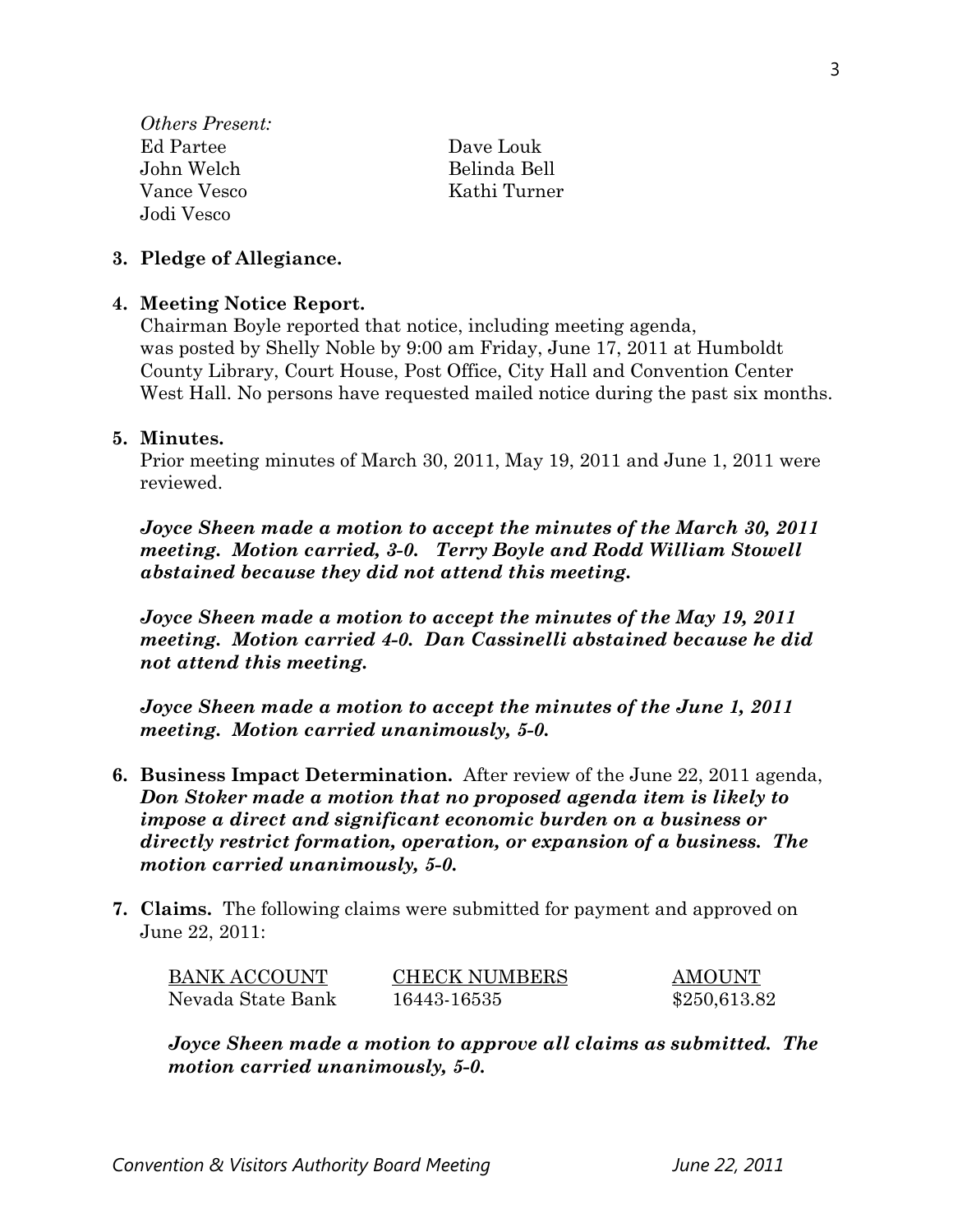### **8. General Business.**

### **8.1 Belinda Bell & Kathy Turner, request for EH facility grant, Superior Western Art and Gift Show, July 27-29, 2011**

Belinda and Kathy are here today to request the use of the East Hall on July 27, 28 and 29, during the Superior Livestock Auction. As we all know, this auction is one of our largest events each year and these ladies would like to produce a gift show that would appeal to those attending the auction and the community. There will be all kinds of art, crafts and gifts in a variety of price ranges. Belinda has spoken with Jim Davis, the producer of the auction, and he has agreed that this will be a good addition to the activities of the week and will include show information on their website. In addition to the show, Belinda will be available to provide information about attractions in this area. They have mapped out the East Hall, Main Floor and feel they can comfortably accommodate 22 vendors. They have the spaces rented out at \$150 each. These funds will cover advertising costs but will not allow for rental of the building. That is the reason for this request. *Don Stoker made a motion approving a facility grant for the East Hall, Main Floor for three days (\$1,800) for the Superior Western Art and Gift Show to be held July 27-29, 2011. Motion carried unanimously, 5-0.* 

### **8.2 Corporate sponsorship possibilities**

Rodd asked that this item be on the agenda after receiving inquiries as to the possibility of putting a corporate name on one of our facilities. Kim has also been contacted and has requested that this company put together a proposal to see exactly what they have in mind. Until we receive something in writing, this board will not take any action.

#### **8.3 WH landscape design and tree removal update**

The five trees discussed at last month's meeting have been removed and the planters are cleaned out. While the tree service was working on the trees, Mr. Stoker was here to see the hollow, rotten trunks and branches that precipitated their removal. The Convention Center staff received a few phone calls about the trees but once it was explained why the trees were being removed, most people understood. Once the water system has been inspected and repaired the planters will be filled and new trees planted. The remaining five trees will need to be removed in the not-too-distant future.

#### **8.4 Accommodation 9-month refund request, Artrup (\$420)**

- **8.5 Accommodation 9-month refund request, Waggoner (\$506.40)**
- **8.6 Accommodation 9-month refund request, Williams (\$837)**
- **8.7 Accommodation 9-month refund request, Denny (\$847)**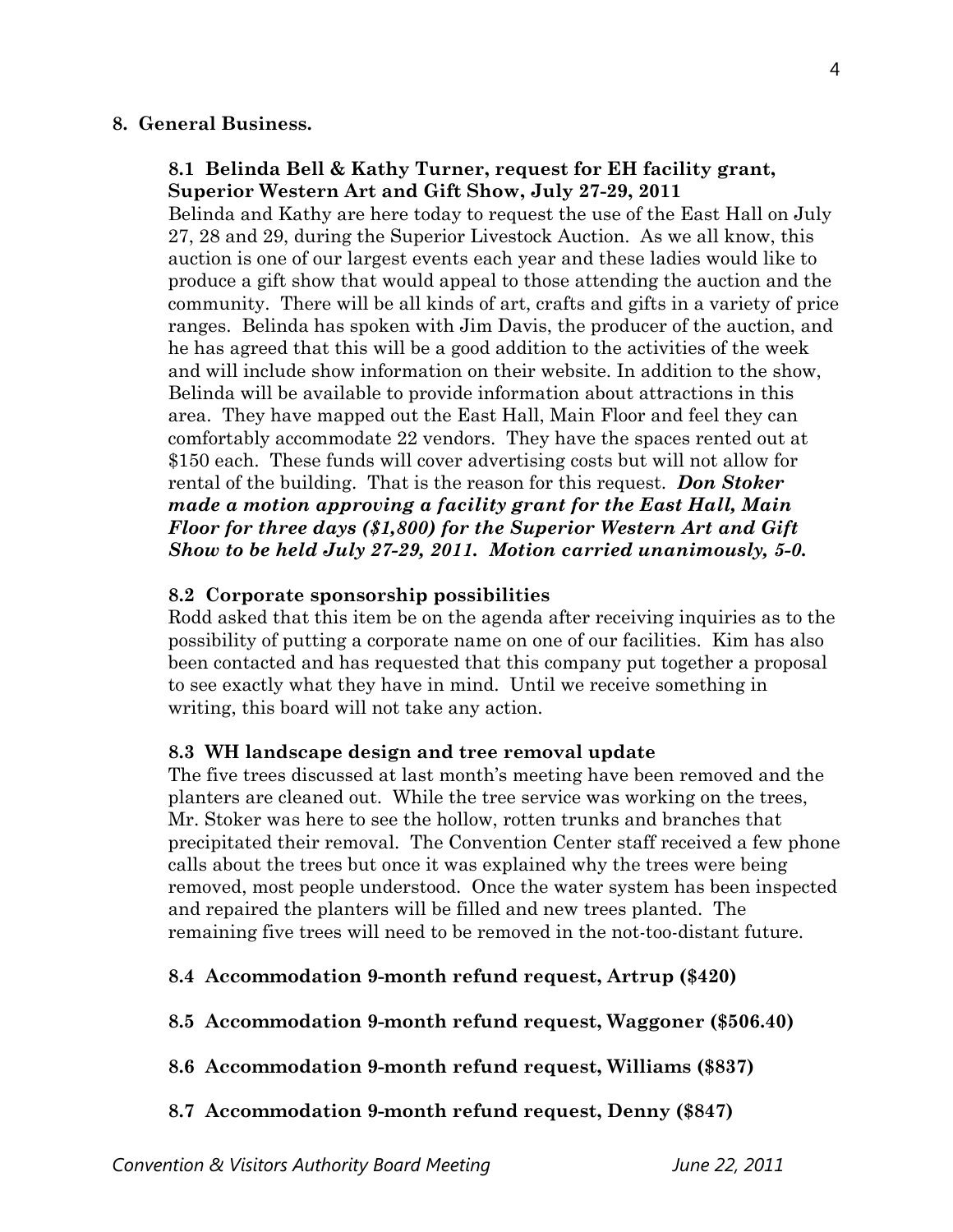**8.8 Accommodation 9-month refund request, Lockner (\$672)** 

**8.9 Accommodation 9-month refund request, Sirek (\$509.96)** 

**8.10 Accommodation 9-month refund request, Shuler (\$560)** 

**8.11 Accommodation 9-month refund request, Frazier (\$604.50)** 

*Don Stoker made a motion to approve the 9-month accommodation tax refunds for Suzanne Artrup (\$420), Patricia Waggoner (\$506.40), Joey Williams (\$837), Larry Denny (\$847), Gary Lochner (\$672), Virginia Sirek (\$509.96), Richard Shuler (\$560) and Tim Frazier (\$604.50). Motion carried unanimously, 5-0.*

### **8.10 East Hall repairs & upgrades**

Most of the painting is completed in the East Hall and it looks great. Kim will work with Bill to start getting carpet specs prepared. As discussed last month, we will proceed to purchase the carpet directly from the manufacturer and go out to bid locally for the installation.

### **9. Director's Report.**

### **9.1 Financial reports on WCVA events**

These are included in the board packets.

### **9.2 Nevada State Youth Livestock Show & Sale Sponsorship, August 17-21, 2011**

As discussed previously, due to the cancellation of the Nevada State Fair, Kim has been in negotiations with state 4H representatives about bringing the state 4H show and sale to Winnemucca in order for those kids that have prepared all year to have a show to participate in. Kim is still waiting to hear from them about final plans for this show. The sale part of the event has been cancelled so this will only be a 4H livestock show. It is estimated that approximately 200 youth and their families will be in town for this event. At Monday's Humboldt County Commission meeting Kim requested that the facility fees be paid by the county. The commissioners voted not to pay these fees as they felt this event was in direct competition with our show and sale at the Tri-County Fair later in August. Kim is requesting that the WCVA sponsor this event by paying the facility fees for August 17-21. Vance Vesco and John Welch are here to voice their concern about this event coming in so close to our fair. They do not feel that it is going to be the large event that we have been led to believe it is and are not sure that our local kids are going to be able to compete in both shows. Also was the concern about animals coming in for this show and contaminating our barns and stalls,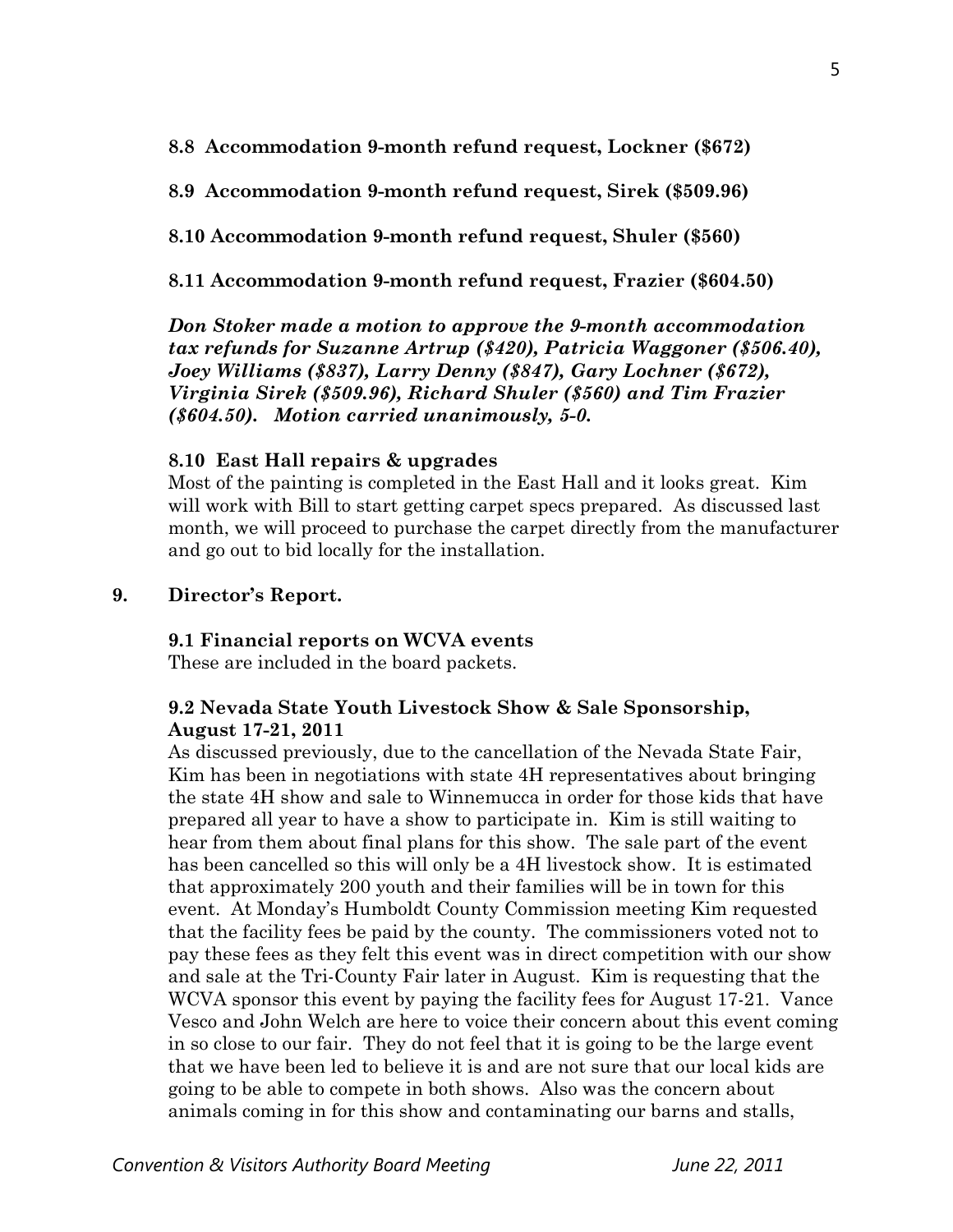especially where the swine are held. They asked about the possibility of bringing in temporary pens from the state organization. And will there be time to clean up the Events Complex between events? Kim explained that when talks began with the state 4H organization about bringing this event here, he spoke with our local 4H office and they did not see a problem with bringing this event to Winnemucca nor did they express any reservations about barn contamination due to the influx of animals from outside the area. Dave Louk offered to work with Kim to work out a reasonable solution to these concerns and still proceed with the show. *Joyce Sheen made a motion approving the payment of up to \$2,400 in facility fees at the Winnemucca Events Complex for the Nevada State Youth Livestock Show, August 17-21, 2011 contingent upon working out the quarantine issues with the local 4H representatives and the state organization. Motion carried unanimously, 5-0.* 

### **9.3 YESCO highway billboards update**

Kim is still waiting for a sample billboard from YESCO. He is hoping to have something to show this board at next month's meeting.

### **9.4 Silver State International Rodeo update**

The electrical and water has been installed at the new RV sites. Shade was installed over 100 stalls at the east end of the Events Complex. A total of 300 stalls were put up for this event. There continues to be a lot of maintenance and weed removal to complete before next week when the first of the competitors are expected to arrive.

## **10. Secretary and Counsel, Monthly report.**

## **10.1 Discussion of meeting procedures**

Bill handed out a copy of a proposed Open Meeting Procedure for the board's review. For the most part, we do not have issues with people not being able to voice their concerns on any items on our agenda. At this time Bill does not feel we need to formally adopt a procedure but at some point in the future this may be considered.

## **10.2 Monthly report including compliances**

This was included in Bill's report.

## **10.3 Review revised budget augmentation resolution schedules for Department of Taxation**

Kendall prepared these schedules at the request of the Department of Taxation. Copies are included in Bill's packet.

## **10.4 Report on delinquencies and liens**

No report.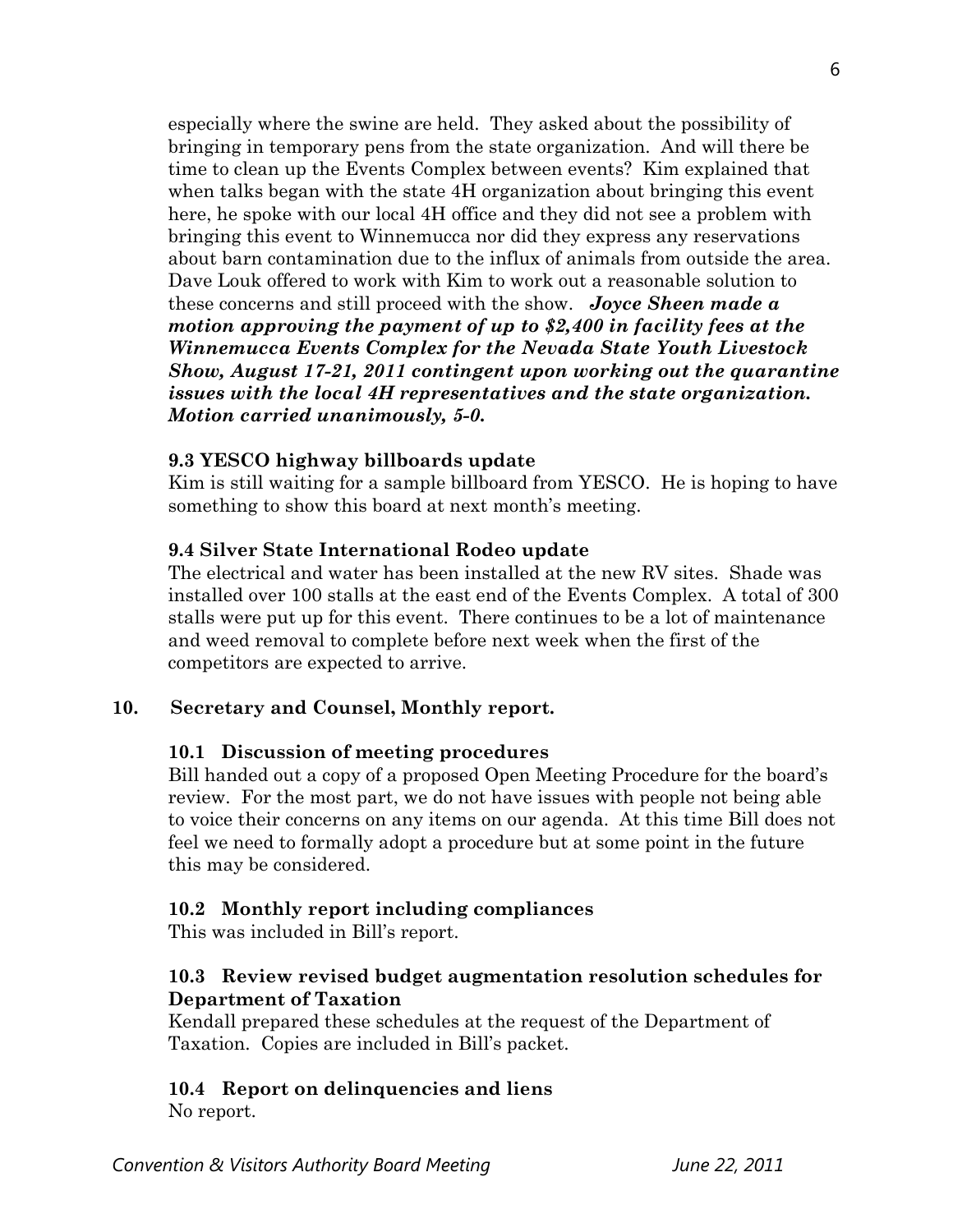# **10.5 Discuss policy for WCVA parking lots & activity & other areas**

The people that have been using our parcel as a used car lot have been notified and these cars have been removed. Board members discussed taking down the fence so that we can use this lot for much-needed parking even though the entire parcel needs to be cleaned up and re-surfaced. All agreed that this is a project that needs to proceed ASAP.

## **10.6 East Hall carpet and painting projects update**

Discussed previously.

## **10.7 Buckaroo Hall of Fame display loan agreement**

Bill has received a copy of our insurance policy which covers the items in the Buckaroo Hall of Fame. He has not had a chance to review it so does not have a report at this time. At a future meeting this board will discuss the future of the BHF. Will it stay in its current location in the East Hall? Move to another location? What is Carl Hammond's current and future involvement?

## **10.8 Indoor roping arena status**

The county has sent another letter to the company we bought the building from requesting drawing, calculations, design criteria, etc. in an attempt to decide how to deal with the insurance company's refusal to cover the building. When they get a response, Bill will report to this board.

## **10.9 Report on Mule Races jockey insurance premium**

In March we paid the premium for the jockey insurance in preparation for the Mule Races. Since the races were cancelled, Shelly asked Bill if we would get a refund of this premium. Bill spoke with a representative from the insurance company and we will get a refund but be we won't know how much until after the audit of this event which will be done next year.

# **10.10 Report on 2011 Legislature and some effects on WCVA**

After a brief review of actions taken by the 2011 Legislature, Bill does not see any changes that would affect WCVA.

# **11. Board Administrator.**

#### **11.1 May Financial Reports**  No report.

**11.2 Budget Augmentations and Transfers to FY 2011 WCVA Budget**  Bill read into the record Resolution Number 2011 titled "FY 2010-2011 Budget Reversions, Transfers, Augmentation & Amendment". *Joyce Sheen*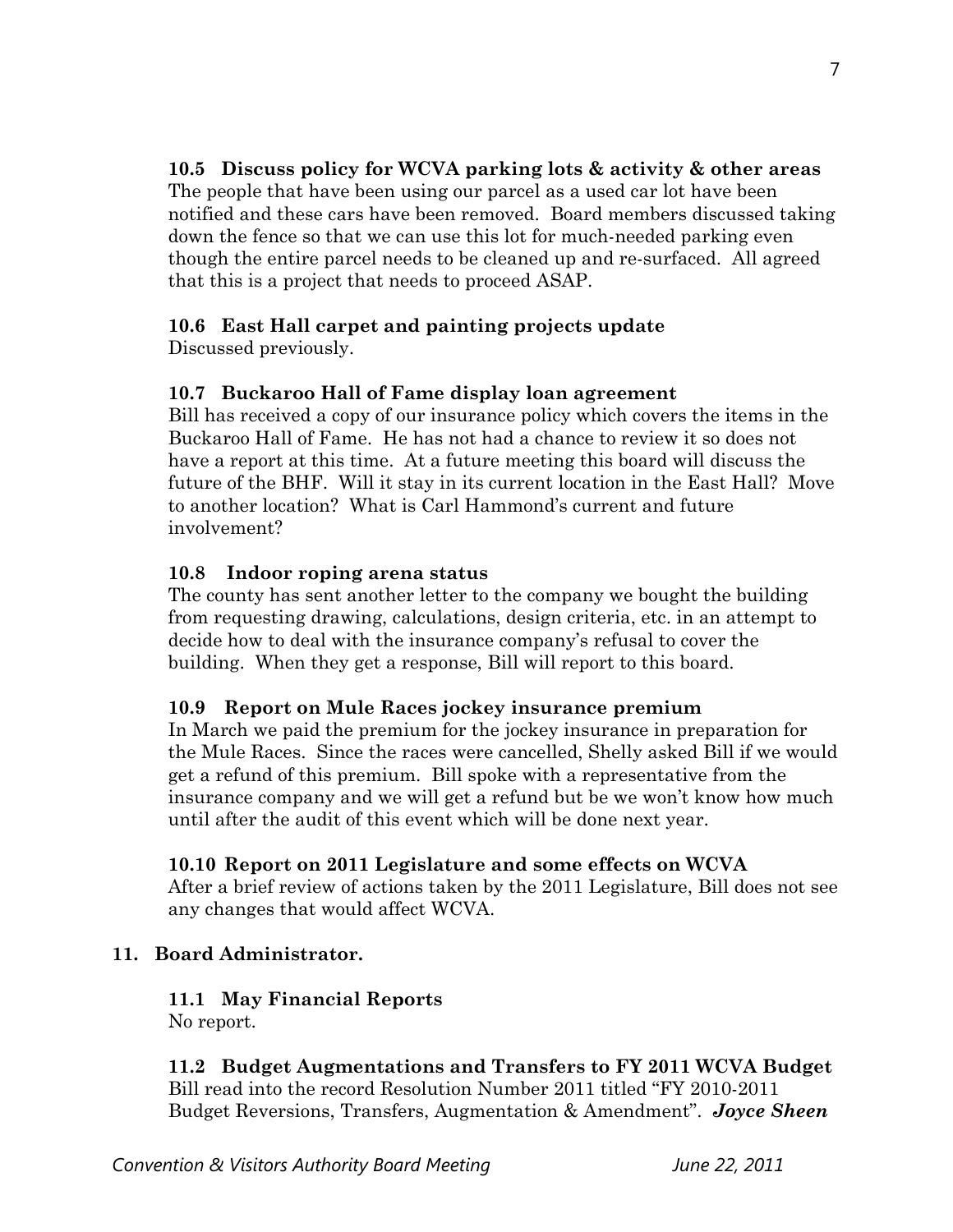*made a motion accepting Resolution Number 2011 – FY 2010-2011 Budget Reversions, Transfers, Augmentation & Amendment" as read into the record by Board Counsel Bill Macdonald. Motion carried unanimously, 5-0.* 

### **12. Other Business.**

None

### **13. Regular Business. Next Meeting. The Board confirmed the next regular meeting date of Wednesday, July 20, 2011, 4:00 pm.**

**14. Adjourn.** *Rodd William Stowell made a motion to adjourn this meeting. Motion carried, 4-0.* Terry Boyle was not present for this vote.

The meeting was adjourned at 5:45 pm to the next regular meeting, or to the earlier call of the Chairman or to the call of any three (3) members of the Board on three (3) working days notice.

Respectfully submitted,

Shelly Noble

APPROVED ON \_\_\_\_\_\_\_\_\_\_\_\_\_\_\_\_\_\_\_\_\_\_\_\_\_\_\_\_, 2011

As written\_\_\_\_\_\_\_\_\_\_\_\_\_\_\_

As corrected  $\_\_$ Winnemucca Convention & Visitors Authority Board